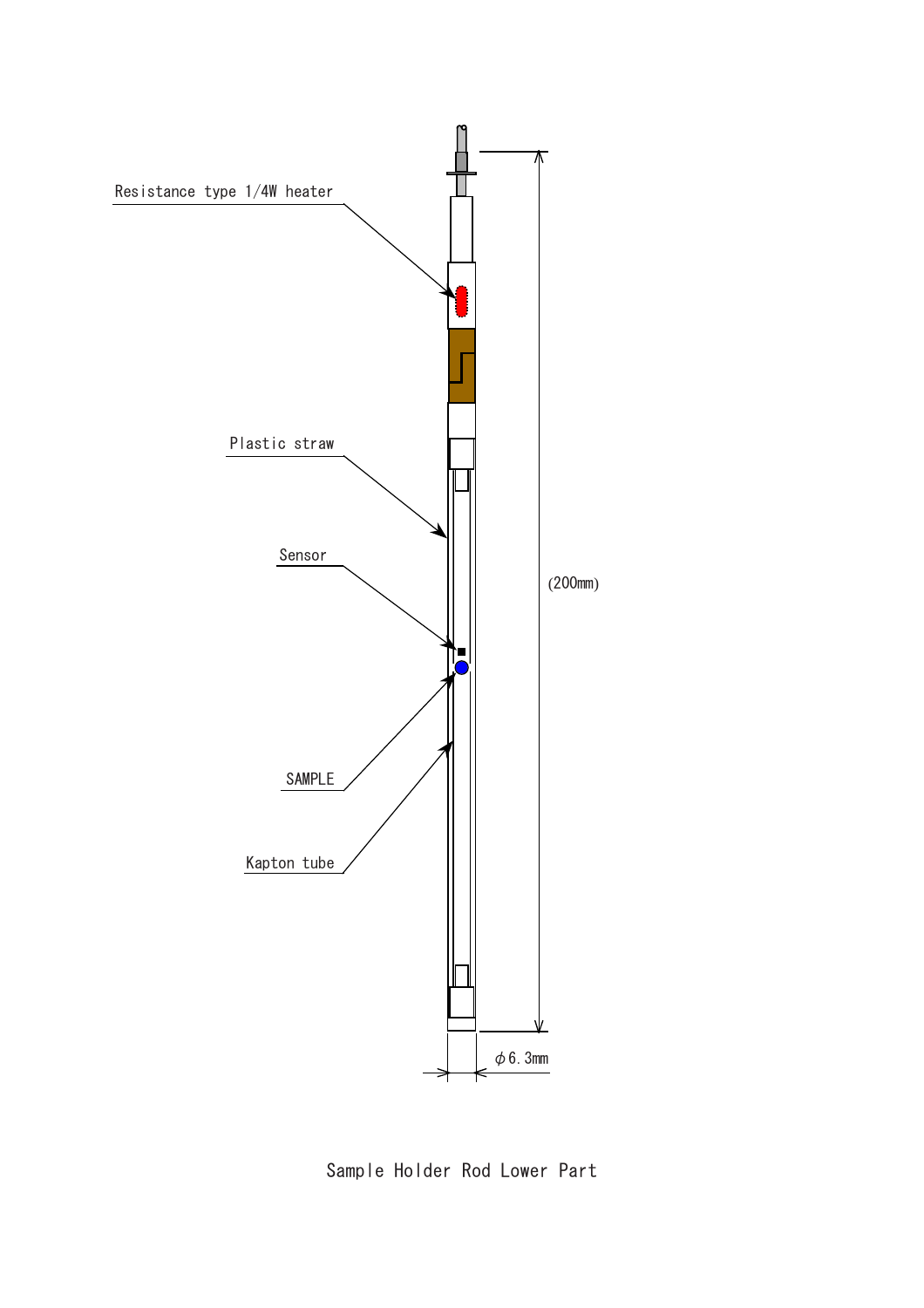

 $^3$ He Gas Handling System